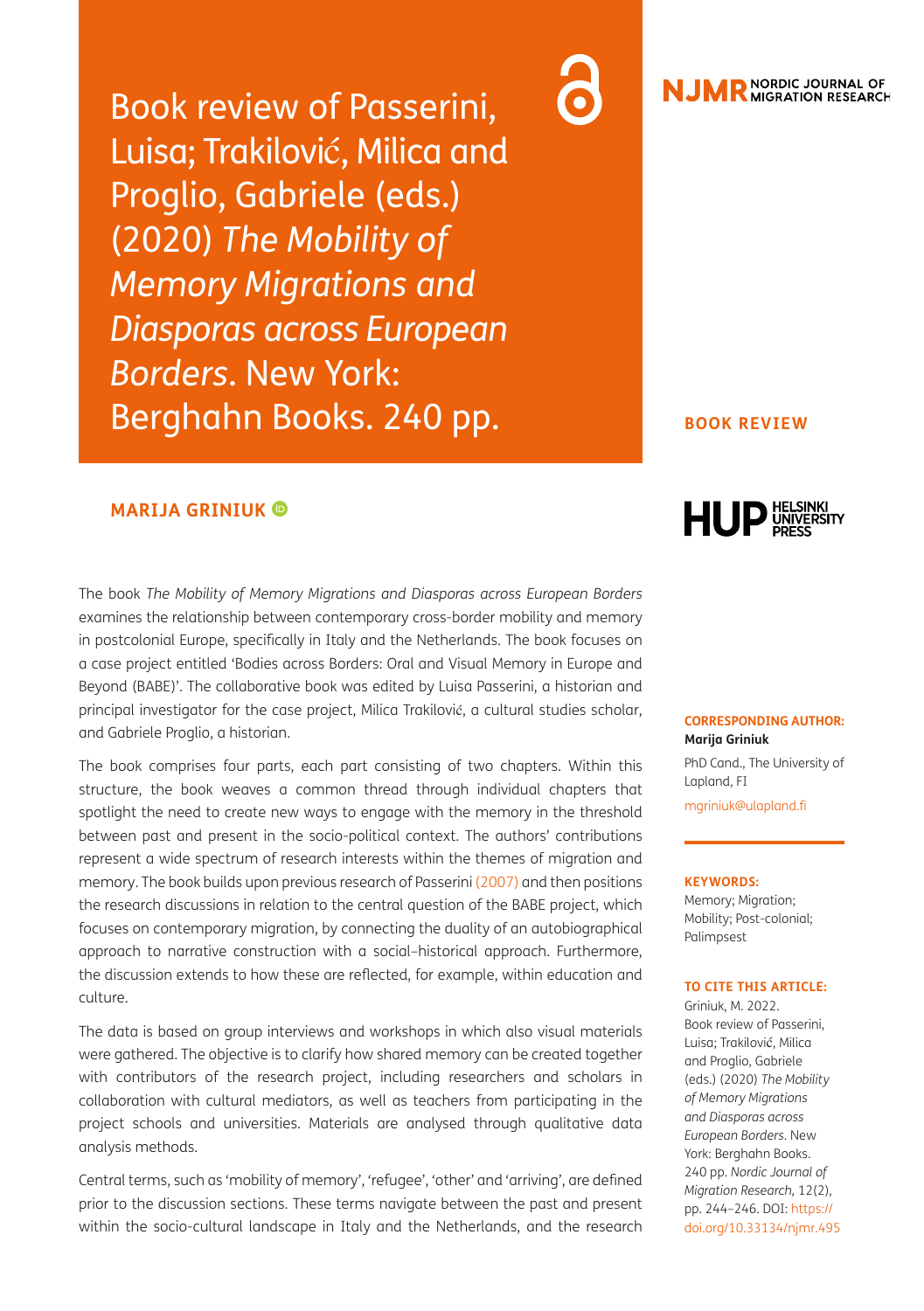participants' personal experiences. The term postcolonial in the book builds upon discussion by de Leeuw and van Wicheler on resistance to the violence of the past by integration, as a tool to foreclose cultural diversity (p. 40). The book could be read alongside other contributions, such as Marc Augé (2004) and Enni Mikkonen [\(2020\)](#page-2-1), who are discussing the interflow of cultural heritage, geographical context and memory.

The central theme of the book is the impact of border crossings on individuals and communities. The book's main research questions centre around how the historical load of the concrete geographical location adds another layer to the narrative of the individual's memory; how memory can be narrated visually or vocally; and how memory can be transformed into a new shared memory if all the involved stakeholders have the capacity and willingness to expand their understanding of the present as a metaphorical palimpsest of lived and embodied or narrated experiences. Palimpsest here is understood as historical layers, containing recent and distant historical events in Italy and the Netherlands, which affect the ways in which societal norms are shaped, even on the level of the individual performance.

The analysis developed in the book resonates with the concept of postcolonial memory and the site of the case project as a palimpsest, consisting of layers of narratives and hi(stories) [\(Griniuk, 2021\)](#page-2-2). The term hi(stories) signifies multiplicity of the individual narratives, as within the approach to data collection and analysis in the project BABE. Remembrance of the individual is within the framework of the collective memory, which is present within the socio-cultural context of the site. The research addresses the most recent migration issues in Europe, such as the events in 2015, where more than million migrants and refugees arrived in Europe, and the impact of those issues on ever changing normatives.

In the two parts of the book entitled 'Mobility Framed by Language: Constraints and Possibilities' and 'Diasporic Memories and Archival Trajectories' postcolonial memory and individual memory are discussed. Thereby, the book makes a valuable contribution to the field by locating the concept of memory as a practice attuned to live and continually negotiated memory. The authors present memory as oral, visual, textual or archival, emphasising mobile memory, which challenges the singular narrative of Europe and the monolithic approach to language or culture.

The chapter 4 'Transcultural Itineraries and New Literacies: How Memories Could Reshape School Systems' by Emmanuelle Le Pichon-Vorstman, Sergio Baauw, Debbie Cole, Suzanne Dekker and Marie Steff is extraordinary as it addresses multilingualism and the rooted tradition of the monolithic approach to language within schools. Contemporary normatives of the educational system do not go hand-in-hand with the challenges and new horizons related to migration. Today's teachers and pedagogues face the need to be part of the co-creation of new shared memories; simply put, they must be open to multilingual and multicultural learning milieus. From this perspective, the text provides crucial suggestions for individuals working or planning to work in the education field. Another interesting remark of the chapter is that students' oral language proficiency is connected to their reading and writing skills (pp. 115–116). Moreover, proficiency in the school language does not degrade proficiency in the other languages and vice versa.

Chapter 2, 'Languages of Mobility/Mobility of Languages: Between Words and Imagery' by Giada Giustetto, presents an important case within the educational context. It is an example of involving visual means through which the students develop their

Griniuk **245** *Nordic Journal of Migration Research* DOI: [10.33134/njmr.495](https://doi.org/10.33134/njmr.495)